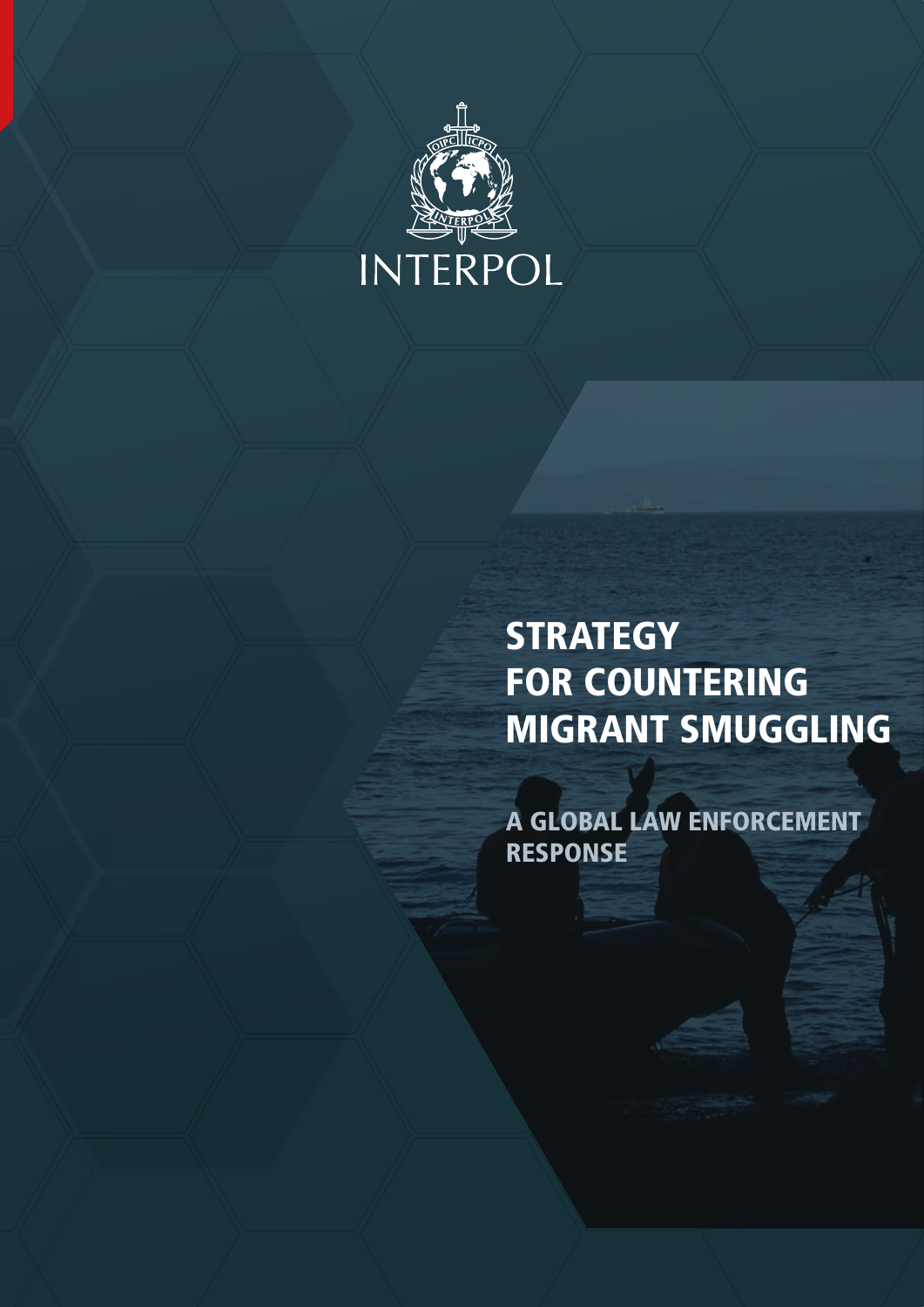The world finds itself in the midst of a humanitarian and security crisis, with migrants fleeing from conflicts and dire economic circumstances in search of a better, more secure life. Organized criminal groups are taking advantage of the desperation of these people, demanding large sums of money as payment for smuggling them across borders, usually with little concern for their welfare.

The illicit earnings generated from people smuggling are often subsequently channeled into other forms of serious transnational crime, hindering efforts to bring stability to some of the world's most volatile regions.

Urgent and collective action is required to meet this crisis, which has far-reaching implications. Combating the organized criminal groups behind migrant smuggling requires a coordinated, flexible and global strategy.

The role of law enforcement is critical to identifying and apprehending those who organize and make a profit from migrant smuggling. With its international network of 190 member countries supported by a broad range of tools, services and expertise, INTERPOL is ideally placed to lead and coordinate the global law enforcement response to this escalating challenge.

# ORGANIZED CRIME AND PEOPLE SMUGGLING

INTERPOL's strategy for countering migrant smuggling sets out a comprehensive programme comprising six pillars, designed to be flexible and responsive whilst incrementally building police capacity in order to deliver sustainable outcomes.

An immediate operational response is complemented by long-term investigative support, extensive training and technical assistance for police in affected countries, particularly in countries of source and transit. The strategy will be implemented over a five-year period.

The aim is to equip member countries in the regions most affected by migrant smuggling with the tools, skills and operational know-how to disrupt the criminal networks responsible, whilst enhancing policing resilience to future threats.

## INTERPOL'S STRATEGY

INTERPOL will align its initiatives so they are complementary to those taken by other international players and will work closely with key institutions in source and transit countries, as well as destination countries. These include European Union institutions such as Europol and Frontex, as well as the Arab Interior Ministers Council, the African Union and the regional African Police Chiefs' Associations.

## WORKING IN PARTNERSHIP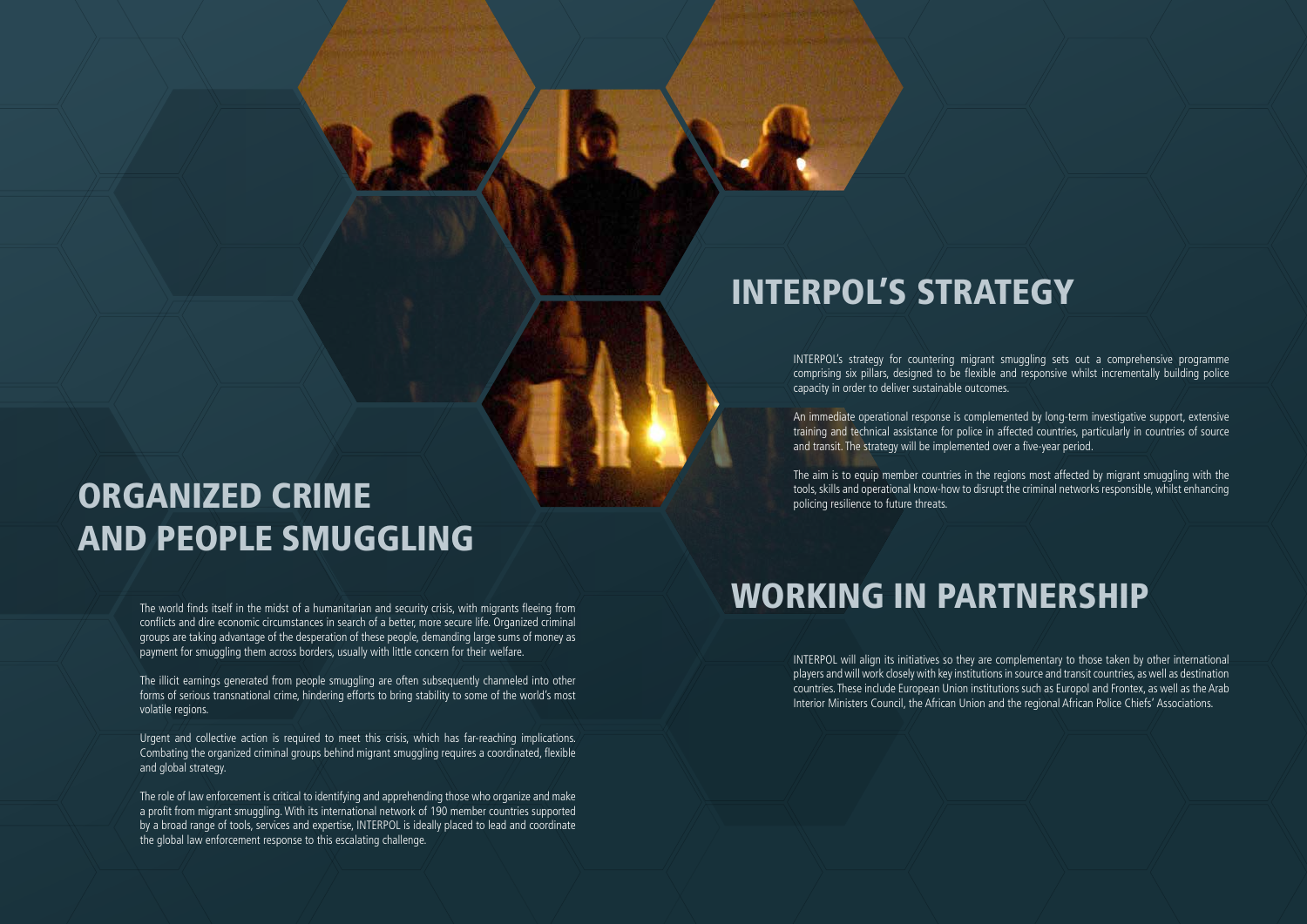### TECHNICAL INFRASTRUCTURE UPGRADES

For INTERPOL's Regional Bureaus and National Central Bureaus to best facilitate the exchange of information needed to disrupt migrant smuggling networks, they need up-to-date equipment so they can consult the Organization's range of databases and tools effectively. INTERPOL will review the technical infrastructure in each affected country, and carry out modernization upgrades where necessary.

Additional equipment to support frontline officers with their operations and investigations – such as cameras, fingerprint scanners and other forensic devices – will also be delivered to member countries which could benefit the most from such support.

Ahead of the implementation of the training, technical and operational capacity building components, a thorough assessment of existing needs will be performed. This approach will enable INTERPOL to provide a tailored and sustainable programme adapted to the unique situation in each affected country.

When possible and practical, INTERPOL's I-24/7 secure communications system will be extended to targeted border crossing points to allow frontline law enforcement officers timely access to critical police information on stolen passports, wanted persons and more.

### ENHANCED NEEDS ASSESSMENT

This involves studying the feasibility of extending connectivity I-24/7, INTERPOL's secure global police communications system, to key remote border sites, whilst pinpointing acute training and operational needs.

In parallel, INTERPOL will engage key officials and stakeholders in each country to ensure strong high-level support for subsequent programme activities.

### **TECHNICAL** INFRASTRUCTURE UPGRADES

### OPERATIONAL AND INVESTIGATIVE SUPPORT

A dedicated operational and investigative team has been established to provide immediate support and gather actionable intelligence. Coordinated centrally from the General Secretariat, this team combines the expertise of INTERPOL's Regional Bureaus, National Central Bureaus and its Specialized Operational Network against Migrant Smuggling (ISON), a network of member countries which was established to leverage intelligence gathering and information sharing in the affected regions.

This operational framework allows for the centralized exchange of information and the deployment of specialized assistance to assist member countries in gathering and analyzing information on the ground, so they can investigate, identify and locate the criminals behind the smuggling networks, and take appropriate action.

The model is designed to be scalable and flexible. Where required, specialist operational support services can be deployed to emerging hotspots in the event of a crisis, to gather information, provide forensic support and assist local authorities as needed.

> ENHANCED **NEEDS** ASSESSMENT

**OPERATIONAL** AND INVESTIGATIVE **SUPPORT** 

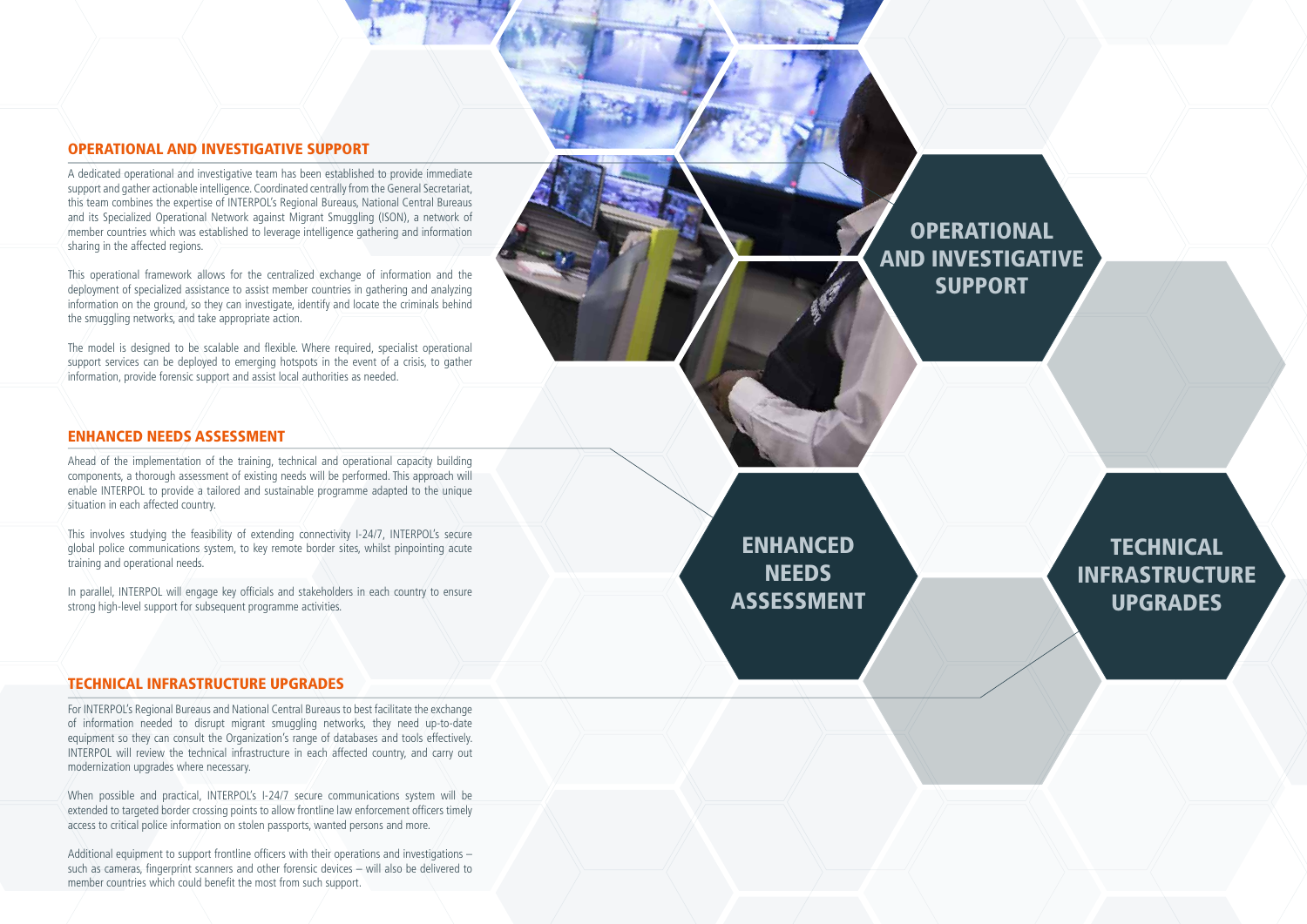As the fight against migrant smuggling appears poised to remain an ongoing challenge for law enforcement globally, it will be critical to evaluate the outcomes of these activities to

This will be done through evaluation workshops with key stakeholders from target countries and international organizations, assessments of how effectively training skills have been put into practice, visits to relevant regional and national bureaus, and analysis of the use of

These operations will support member countries in streamlining their skills on the use of INTERPOL tools and services and the sharing of information and intelligence.

A number of policing operations will be carried out with member countries, which will follow proven INTERPOL models for operations. These will include operations to target fugitives wanted for people smuggling crimes, intelligence-driven operations, regionally-coordinated operations within national jurisdictions, and border operations using INTERPOL's STOP model



Following a thorough assessment of existing capacity, dedicated training sessions will be delivered to build up the skills and knowledge of police in member countries, to enable them to use INTERPOL's tools and services more effectively to combat migrant smuggling. Based on identified needs, tailored training programmes will incorporate use of INTERPOL's notices system, intelligence gathering mechanisms, the use of INTERPOL's criminal databases and

Members of the ISON network will take part in a certification programme, which will enable them to deliver training sessions to their national colleagues. To enhance sustainability, they will work with training experts to produce and deliver a course which responds to the specific threats and challenges faced by their country, and they will share the curriculum with national